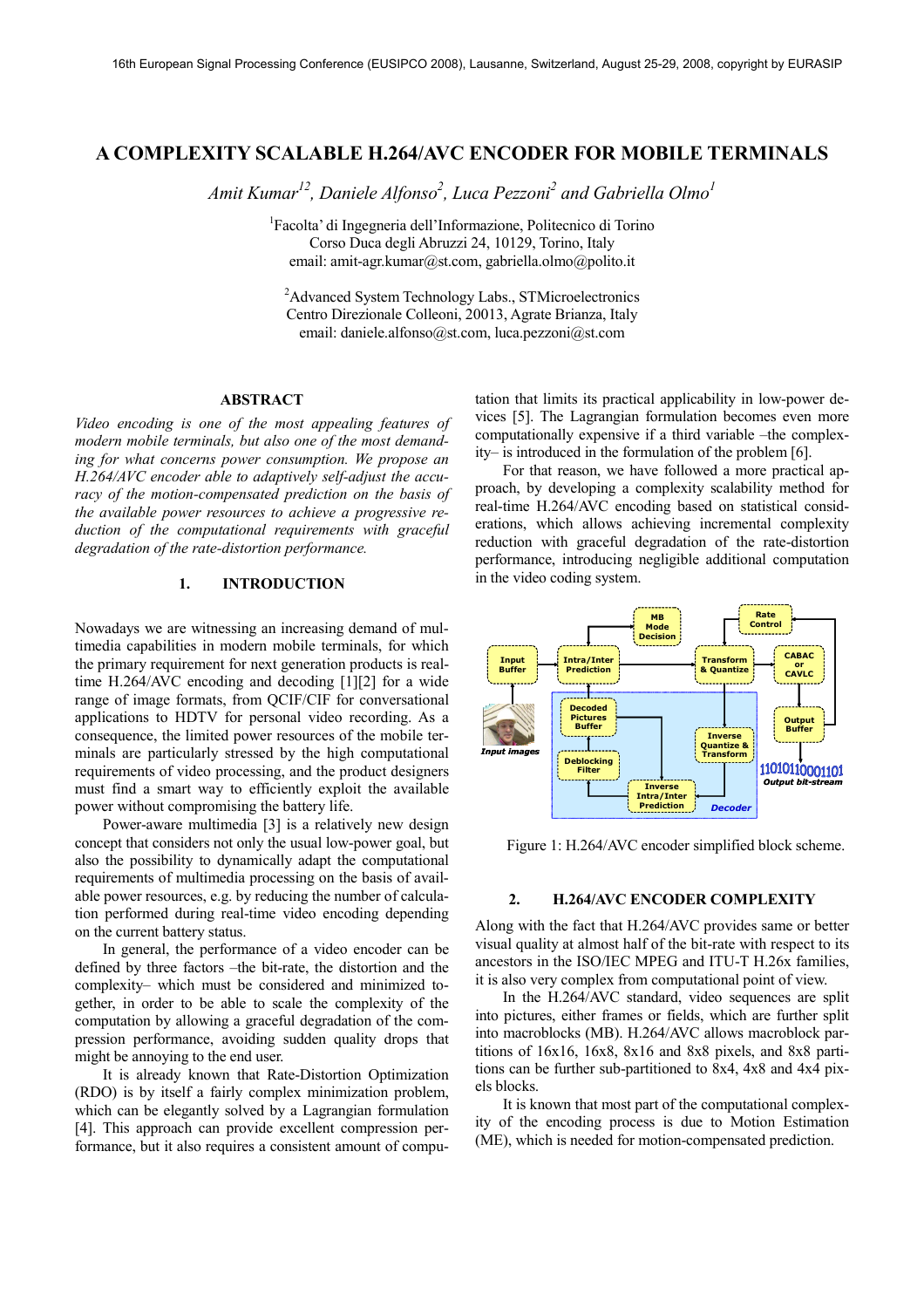Hence, as a first step, we have considered to reduce the number of MB coding modes tested during Inter encoding process.

In general, arbitrary removal of smaller blocks sizes will provide reduction in complexity, because of the reduced number of motion vector tested, but it might give unpredictable behaviour in terms of increased bit-rate and quality loss for different video sequences and different quantization steps. In fact, MB mode selection during encoding process depends on video contents (texture and motion) and on several coding parameters like quantization step, temporal decomposition structure, and so on.

In order to select the optimal macroblock mode in ratedistortion (R-D) sense, Lagrangian minimization has been successfully applied to mode selection problem in [7]. However, computation for R-D costs for all modes becomes huge because a large number of candidate modes are provided in H.264/AVC. Hence, we have considered the usage statistics of macroblock modes in order to remove the least used, hence having the least impact on bit-rate and visual quality as compared to removing any arbitrary coding mode, under the assumption that if a mode is least used, it is a direct consequence of its low importance in terms of its impact on compression efficiency.

For all the simulations we have used a proprietary H.264/AVC encoder including a fast motion estimation method called "SlimH264", which is another part we have considered for complexity reduction.

# **2.1 SlimH264 motion estimation**

SlimH264 supports all the MB and sub-MB partition modes of the H.264/AVC standard for any number of reference frames. It is a hierarchical-recursive block matching algorithm, working in two distinct motion search phases, called Coarse Search and Fine Search.

SLimH264 is hierarchical because Coarse Search results are used to initialize the Fine Search and it is recursive since it uses the motion vectors available from the previous blocks as candidate vectors to find the best temporal prediction of the current block, thus exploiting the temporal as well as spatial correlation between consecutive pictures.

The SlimH264 motion estimation algorithm achieves performance very close to the Full-Search block matching approach, using about 3% of the computation for a typical [-64,+64] pixels search range [8].

#### *2.1.1 Coarse Search*

In this step the algorithm finds a motion vector for each 16x16 macroblock by searching the most similar predictor in the picture which precedes in display order the current picture under estimation, evaluating the following candidates:

- Three motion vectors belonging to three spatially adjacent macroblocks (with respect to the current one) are being tested, called spatial predictors
- Three motion vectors belonging to three temporally adjacent macro block (with respect to the current one) are being tested, called temporal predictors.

• A fixed number of small motion vectors added to the best of above mentioned spatial/temporal vectors, called updates.

### *2.1.2 Fine Search*

During this phase, the coarse motion vectors are refined to get the best motion vector for each block type, reference frame and direction, using the same predictors/updates strategy, where the temporal predictors are Coarse Search results already computed.



Figure 2: Spatial (S1, S2, S3) and temporal (T1, T2, T3) motion vector candidates in Coarse Search step. CMB is the current macroblock under estimation.

### **3. USAGE STATISTICS BASED MB AND MV REMOVAL**

During encoding process, quantization acts like a low pass filter, so that higher quantization parameter (QP) leads to mostly use bigger MB partitions, because less spatial details have to be encoded, whereas lower QP leads to mostly use smaller MB partitions. These factors need to be considered before removing any MB mode during the encoding process, otherwise the penalty will be either in terms of increased bitrate or poor visual quality or both.

We propose a method considering the usage statistics of MB coding modes before removing it. To obtain further complexity reduction, it also removes some of the motion vectors from testing on the basis of their usage statistics and furthermore it reduces some of the steps of the motion estimation algorithm.

# **3.1 MB modes removal**

As removal of an arbitrary MB mode during encoding process might give unexpected results in terms of bit rate and/or visual quality, an approach based on usage statistics has been followed for removal of MB modes tested during encoding process.

As a first step, we profiled the H.264/AVC encoder, finding that complexity contribution of each MB mode tested is around 10-12% of total encoding time.

Following the above observation we developed an algorithm that collects the statistics of the MB modes usage for the first Group Of Pictures (GOP) of the sequence being coded, and then removes the least used MB modes starting from the second GOP to have a significant complexity reduction along with minimum impact on Rate-Distortion performance.

Figures 3-4 show that the removal of least used MB mode(s) (first one least used and so on) provides a reduction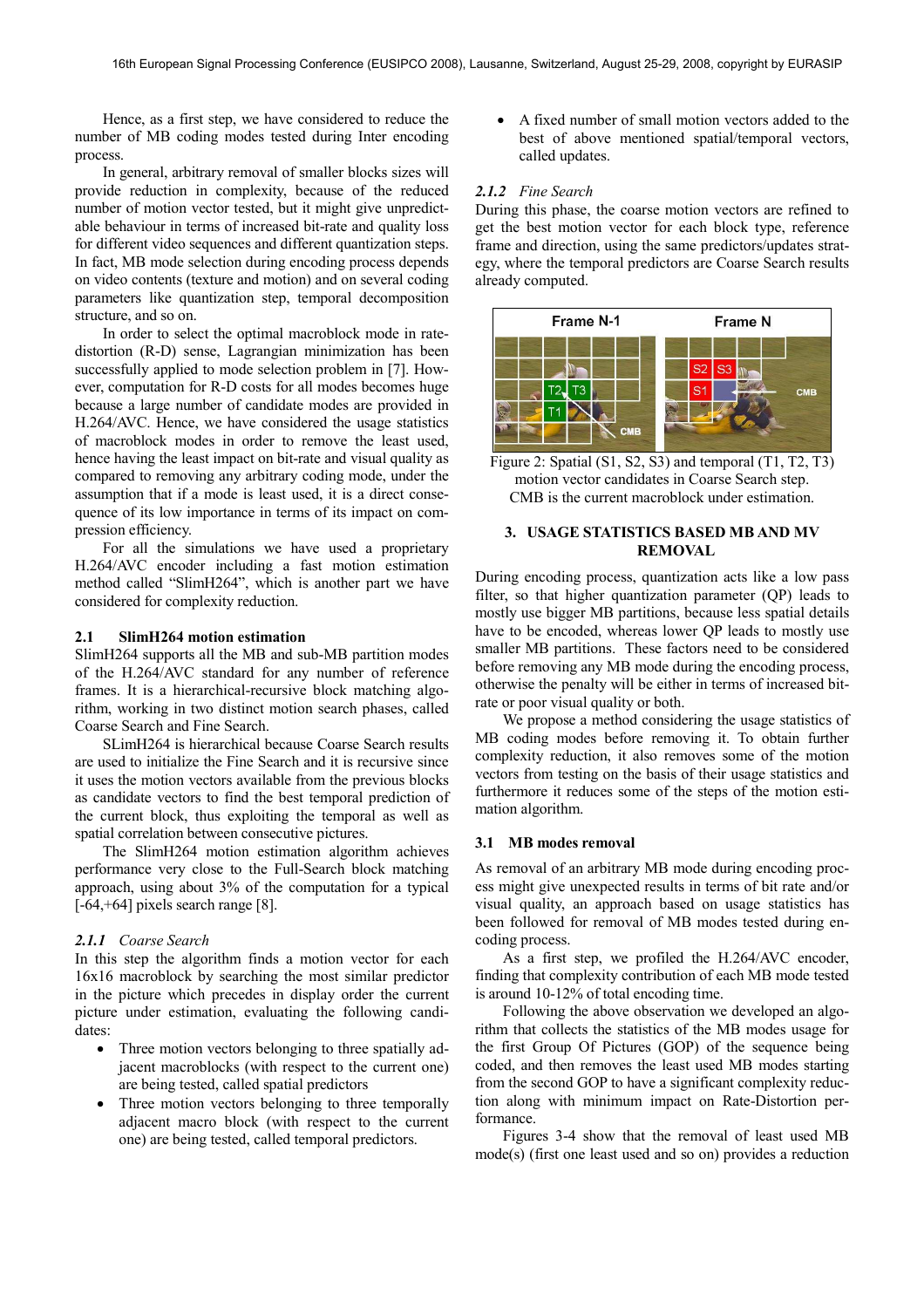in complexity around  $~10\%$  of total encoding time for each mode removed with little effect on bit-rate and quality.



Fig.3. Rate Distortion diagram for "City" sequence.



Fig.4. Rate Distortion diagram for "Foreman" sequence.

#### **3.2 Motion vectors removal**

During the motion estimation process SlimH264 tests a fixed number of motion vectors for each sub-partition of each MB mode under consideration. From this methodology, the following procedure has been applied to reduce the number of motion vectors tested during encoding process.

Fine Search is performed for 8x8 MB mode and the final MV is then stored and used as predictor for corresponding 8x4, 4x8 and 4x4 sub-partitions, together with the testing of the predicted motion vector defined by the H.264/AVC standard for differential MV encoding in the bit-stream. In this way, we test only 1 predictor instead of 6 for each sub-MB mode during Fine Search.

Using final MV of 8x8 MB for sub-partitions 8x4, 4x8 and 4x4, we are able to save around 70% of MV predictors testing during Fine Search.

Also statistical approach has been used to reduce the number of motion vectors tested. As previously described, SlimH264 algorithm uses temporal, spatial and updates vectors as candidates for optimal motion vector determination. Statistical usage of these three classes of vectors can be collected for the first GOP and then the least used vectors can be removed starting from the subsequent GOP.

# **4. COMPLEXITY SCALABILITY**

By combining the two statistical-based methods for computational complexity reduction discussed until now, three stages of complexity reduction have been chosen in order to be selectable depending upon the battery life or computational power limits. They can be called as High, Medium and Low Complexity stages. We defined the three stages by no hard and fast rule, but considering the following facts:

- There should be significant difference between any two stages, so that switching to a lower level of complexity should provide significant extra life to battery or lower the computational power by significant amount.
- In lowest complexity level there should be significant use of motion estimation during encoding process because complete elimination of motion-compensated prediction (i.e. Intra only coding) will lead to excessive coding performance drop.

Following sections will describe the techniques used to achieve the High, Medium and Low levels of complexity.

### **4.1 High complexity level (20% reduction)**

Following the methodology of SlimH264, sub-partitions below 8x8 pixels can take advantage of computations already done for corresponding 8x8 MB mode. Coarse and Fine Searches are then performed in the usual way (as described in sections 2.1.1-2) for MB modes down to 8x8, and then final motion vector of MB 8x8 is used as the only predictor for corresponding 8x4, 4x8 and 4x4 blocks, along with the predicted motion vector as specified by the H.264/AVC standard. In this way, Fine Search for sub-MB modes can be almost completely avoided.

This level of complexity reduction only influences the motion estimation algorithm, without removing any MB mode testing during encoding process.

#### **4.2 Medium complexity level (35% reduction)**

Next level of complexity reduction has been chosen as 35%, which is a significant difference from High level complexity reduction which is 20%. To achieve this level some macroblocks and motion vectors during motion estimation process have been removed based on statistics usage. As we have seen, removal of any MB mode during encoding process provides a complexity reduction of  $\sim$ 10-12% with a negligible effect on bit rate and visual quality (section 3.1). For first GOP, usage statistics of each macro block is collected. Also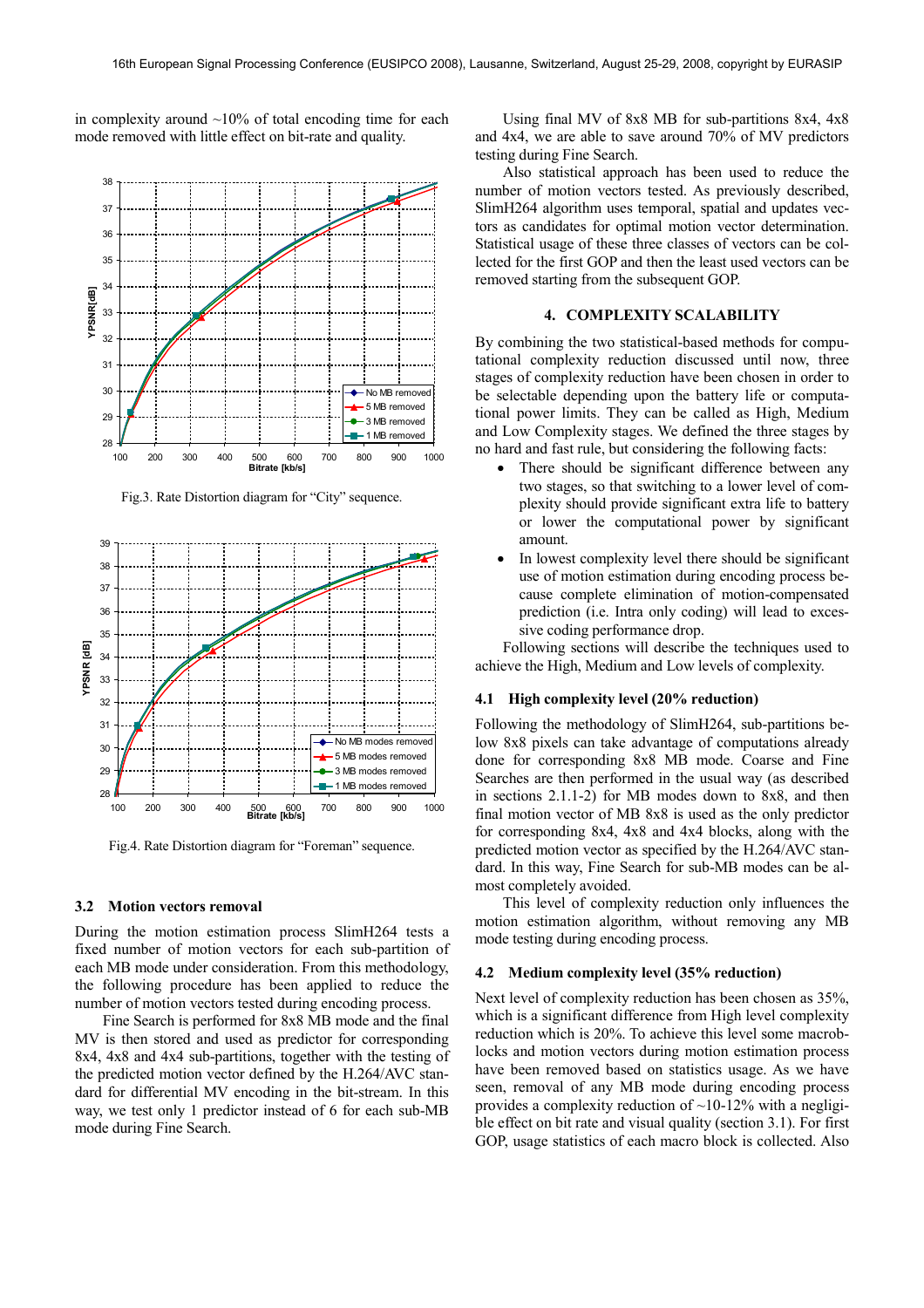usage statistics of three different motion vector predictors classes (spatial, temporal and update) are collected separately. Based on usage statistics, three least used MB modes, one least used spatial predictor and one least used subset of update vectors have been removed for testing from successive GOP's during encoding process, providing a total complexity reduction of ~35% over total encoding process.

### **4.3 Low complexity level (55% reduction)**

This level exploits usage statistics based MB modes removal during encoding process. Usage statistics of MB modes have been collected for first GOP and based on them 5 least used MB modes have been removed from the encoding process of successive GOP's. This method provides a complexity reduction of  $\sim$ 55% over total encoding time. Following sections will describe the experimental results obtained for complexity scalable H.264/AVC encoder.

# **5. EXPERIMENTAL RESULTS**

The proposed complexity scalability framework has been evaluated in terms of R-D performance for some CIF and SIF sequences with a variety of motion and texture content to validate the robustness of the approach. Sequences Foreman, Akiyo, Demoiselle, Sign-Irene, Silent, Table, News with 352x288 pixels and Stefan with 352x240 pixels with frame rate of 30 Hz have been chosen for evaluation. Complexity is estimated by measuring the encoder total execution time using GNU "time" command.

Following parameters are common to all the simulations:

- Linux system with kernel 2.6.20.16 running on Intel Pentium 4 CPU at 2.4 GHz.
- Encoder configured in Baseline Profile (i.e. no CABAC and no B pictures).
- GOP type is IPPP with Intra period 30.
- Hadamard transform is used.
- Search range is  $\pm 64$  pixels.
- No Lagrangian RDO algorithm.
- Quantization step  $QP_1 = \{ 13, 20, 27, 34, 41 \}$  for I pictures and  $QP_P = QP_I + 1$  for P pictures.

The performances of the proposed method are very good in terms of bit-rate and visual quality, as shown in figures 5, 6 and 7 for sequences Akiyo, Foreman and Stefan: from the Rate-Distortion curves it can be seen that there is moderate difference in terms of quality loss and extra bit rate.

Extra bit-rate and YPSNR loss, averaged over all the above mentioned CIF sequences are as follows:

- With 20% reduction in complexity, average extra bit rate is ~0.08% with an average YPSNR loss of  $~10.08$ dB.
- With 35% complexity reduction, average extra bit rate is ~1% and average YPSNR loss is 0.06dB.
- With 55% complexity reduction, average extra bit rate is ~4% and average YPSNR loss is 0.12dB.



Fig.5. Rate-Distortion diagram for "Akiyo" sequence.



Fig.6. Rate-Distortion diagram for "Foreman" sequence.



Fig.7. Rate-Distortion diagram for "Stefan" sequence.